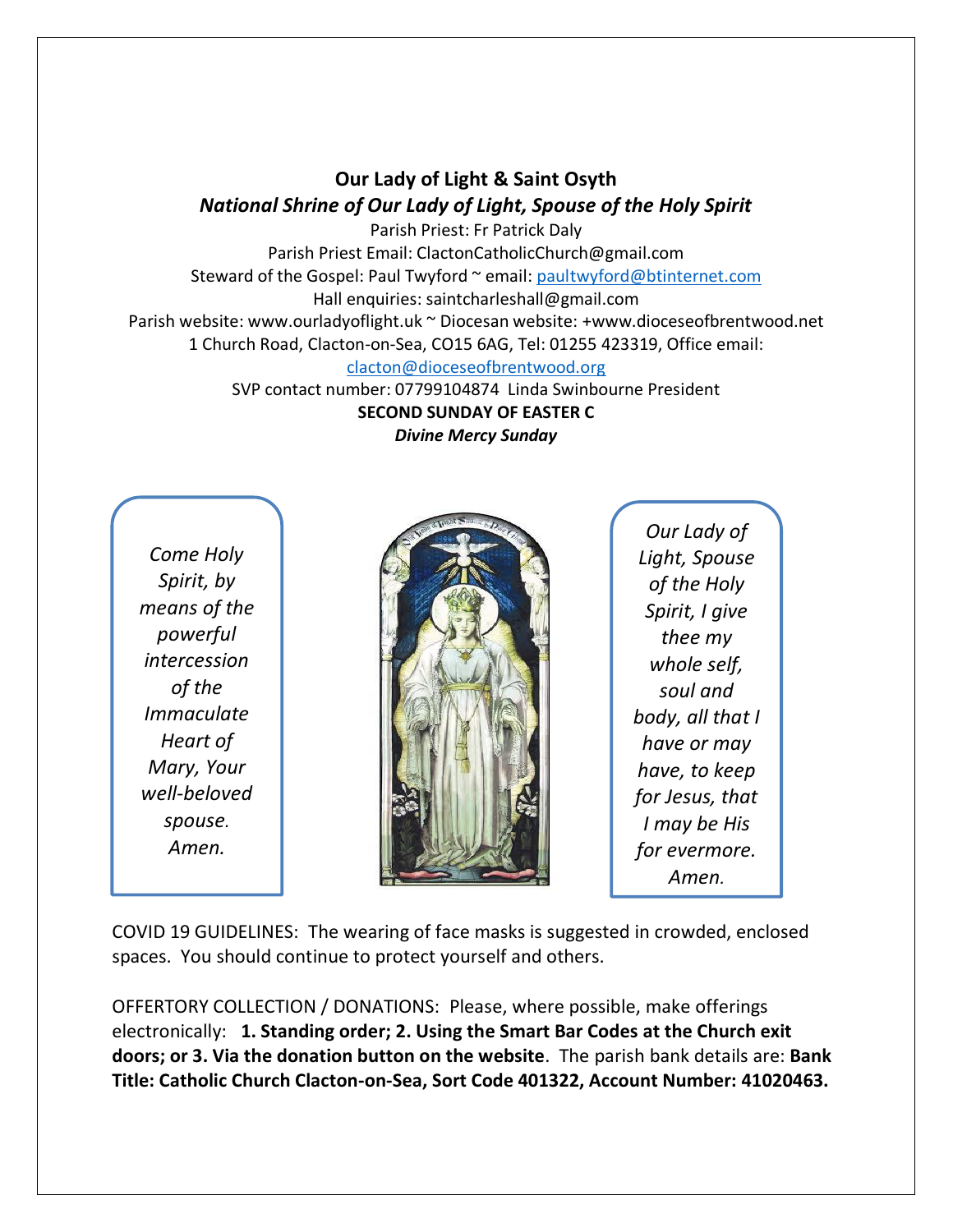Members of the gift-aid scheme should quote their name and gift aid number in the Reference.

Funds received last week:

Electronic Offerings £516.00 of which £272.00 was gift aided. Thank you for your generosity, for Gift Aiding your offerings, and for your support of the Parish. Fr Patrick.

## JOHN 20:19-31

This is Divine Mercy Sunday. In the Gospel from John, Jesus appears to the disciples in a closed room. 'Jesus came and stood among them. He said to them, "Peace be with you", and showed them His hands and His side'. The disciples were in the presence of the Risen Lord. Jesus tells the disciples, "As the Father sent me, so am I sending you". After saying this He breathed on them and said: "Receive the Holy Spirit. For those whose sins you forgive, they are forgiven; for those whose sins you retain, they are retained". The risen Christ, by giving the Holy Spirit to the Apostles, entrusted to them His power of sanctifying. Jesus Christ instituted the Sacrament of Holy Orders. The ordained priesthood guarantees that it is really Christ who acts in the sacraments through the Holy Spirit for the Church. From this hour onwards, the Mission of Christ and the Spirit became the Mission of the Church. Following the Ascension of Jesus Christ into Heaven, He is no longer visible to us in His bodily form. The Sacraments are the earthly extension of the Body of Our Lord. The Sacraments bridge the gap between the Christ of heaven and humanity on earth. The Sacraments make possible human encounter with the Risen Lord. The Sacraments are not things but encounters of men and women with Jesus Christ in a visible form. It is through the Sacraments that the Church continues the healing and saving ministry of Jesus Christ on earth. Through His Church, Jesus Christ grants the gift of forgiveness, healing, and mercy to all who approach Him in true repentance. We simply must abandon our trust in Him. 'Jesus, I trust in you.'

EASTER OFFERINGS: Thank you for your cards, generous personal offering, and prayers. Fr Patrick.

FUNERALS: The following funerals will be taking place next week:

- Tuesday 26<sup>th</sup> April Lorretta Mulcock Dec'd
- Friday 29<sup>th</sup> April Julia Card Dec'd

Please pray for the repose of their souls and for their families.

10.30 MASS COFFEE CLUB: Please may I have volunteers to re-establish the coffee club after the Sunday 10.30 am Mass. Let Fr Patrick know if you can help.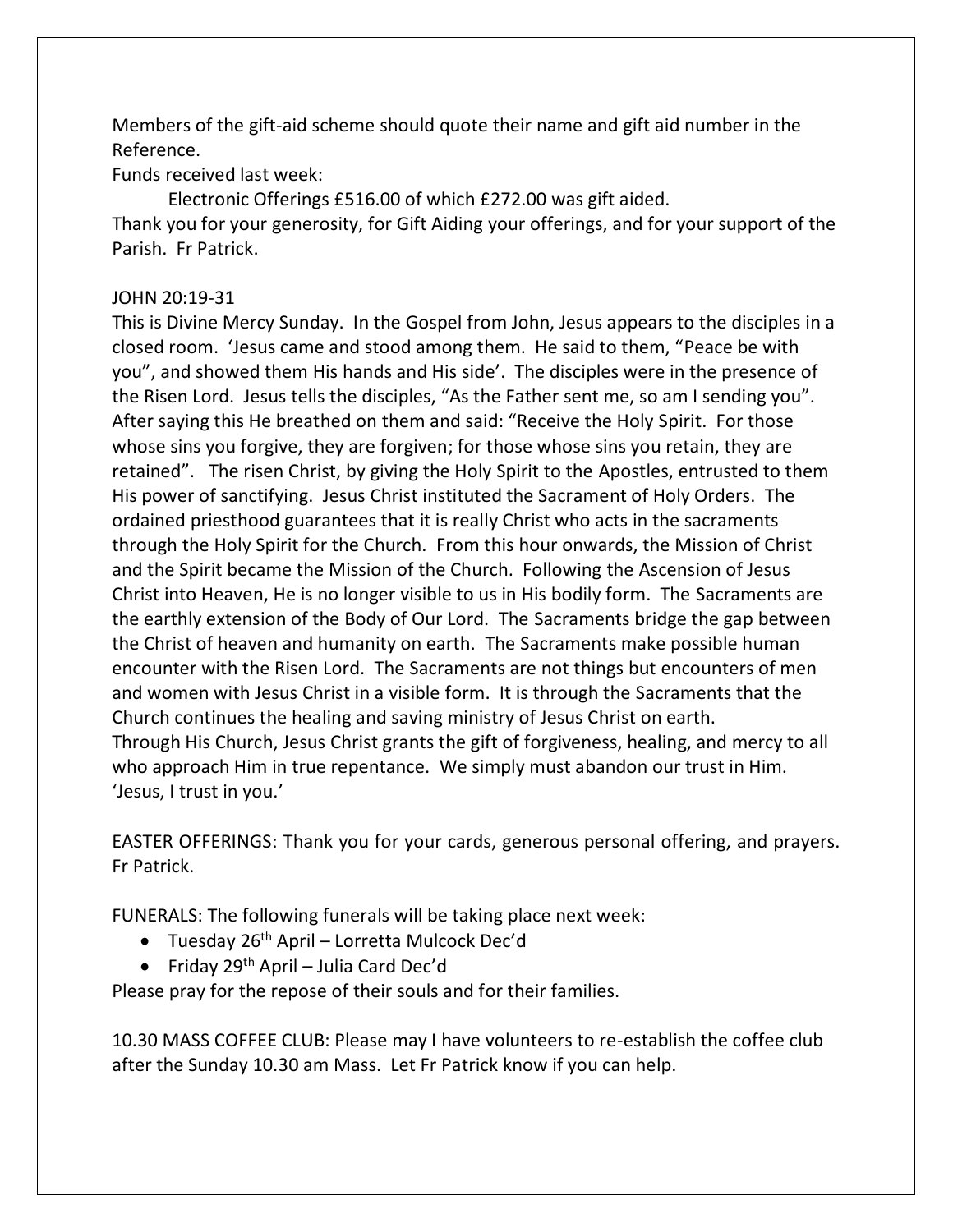WEBSITE TO HELP UKRAINE: CARITAS has a webpage dedicated to ways that people can help – through prayer, financial donations, and donations of food, medical supplies, and clothing. All the information is at: *[www.caritasbrentwood.org/ukraine](http://www.caritasbrentwood.org/ukraine)*

DIOCESAN PILGRIMAGE TO WALSINGHAM: A coach has been booked for Saturday 28th May 2022. To book your seat on the coach, please put your name and contact number on an envelope containing the coach fee of £20.00 per seat, and give it to a Church Steward at Mass. Bookings will be on a first come, first serve basis. The closing date for bookings will be Sunday 8th May.

BRENTWOOD YOUTH SERVICE 2022 EVENTS: Please see [www.bcys.net/events](http://www.bcys.net/events) for information.

ONLINE AUCTION: The Kelvedon Parish of St Mary Immaculate and the Holy Archangels alongside Caritas Brentwood and the Refugee Support Braintree District and Essex Integration is running an online auction to help raise money to settle an Afghan refugee family in the area. To access the online auction, go to: [https://auction.kelvedoncatholicparish.org.uk/](https://nam12.safelinks.protection.outlook.com/?url=https%3A%2F%2Fauction.kelvedoncatholicparish.org.uk%2F&data=04%7C01%7C%7C91d1e74255f64d86a0dd08da1a603489%7C84df9e7fe9f640afb435aaaaaaaaaaaa%7C1%7C0%7C637851297736566399%7CUnknown%7CTWFpbGZsb3d8eyJWIjoiMC4wLjAwMDAiLCJQIjoiV2luMzIiLCJBTiI6Ik1haWwiLCJXVCI6Mn0%3D%7C3000&sdata=4ZP2FSPpnTUWHs05OXGJGpVqnOGTofA5vNmsDpsx8Ws%3D&reserved=0)

GIDEA PARK FAITH TALKS: Throughout the fifty days of Easter, we read from the Acts of the Apostles, which narrates the early years of the Church. Fr Adrian Graffy has prepared podcasts on 'The Acts of the Apostles' and 'Paul in Acts', for your use through the Easter season. Click on www.whatgoodnews.org for free access.

| Saturday 23rd April 2022.     | 9.30 am.             | MASS: Breda Mitchell &        |
|-------------------------------|----------------------|-------------------------------|
|                               |                      | <b>Family Intentions</b>      |
|                               |                      | Parish.                       |
| Saturday 23rd April 2022.     | 11.00 am to 12.00 pm | <b>SACRAMENT OF</b>           |
|                               |                      | <b>RECONCILIATION:</b>        |
|                               |                      | Confessions will be heard in  |
|                               |                      | the Sacristy.                 |
| Saturday 23rd April 2022.     | 11.00 am to 1.00 pm. | Church is open for private    |
|                               |                      | prayer with Exposition of the |
|                               |                      | <b>Blessed Sacrament.</b>     |
| Saturday 23rd April 2022.     | 12.00 pm.            | THE HOLY ROSSARY              |
| Saturday 23rd April 2022.     | $6.00$ pm.           | <b>MASS: Ray Williams RIP</b> |
| Vigil of the Second Sunday of |                      | Joan & Paul Williams.         |
| Easter (C).                   |                      |                               |

## **THIS WEEK'S SERVICES.**